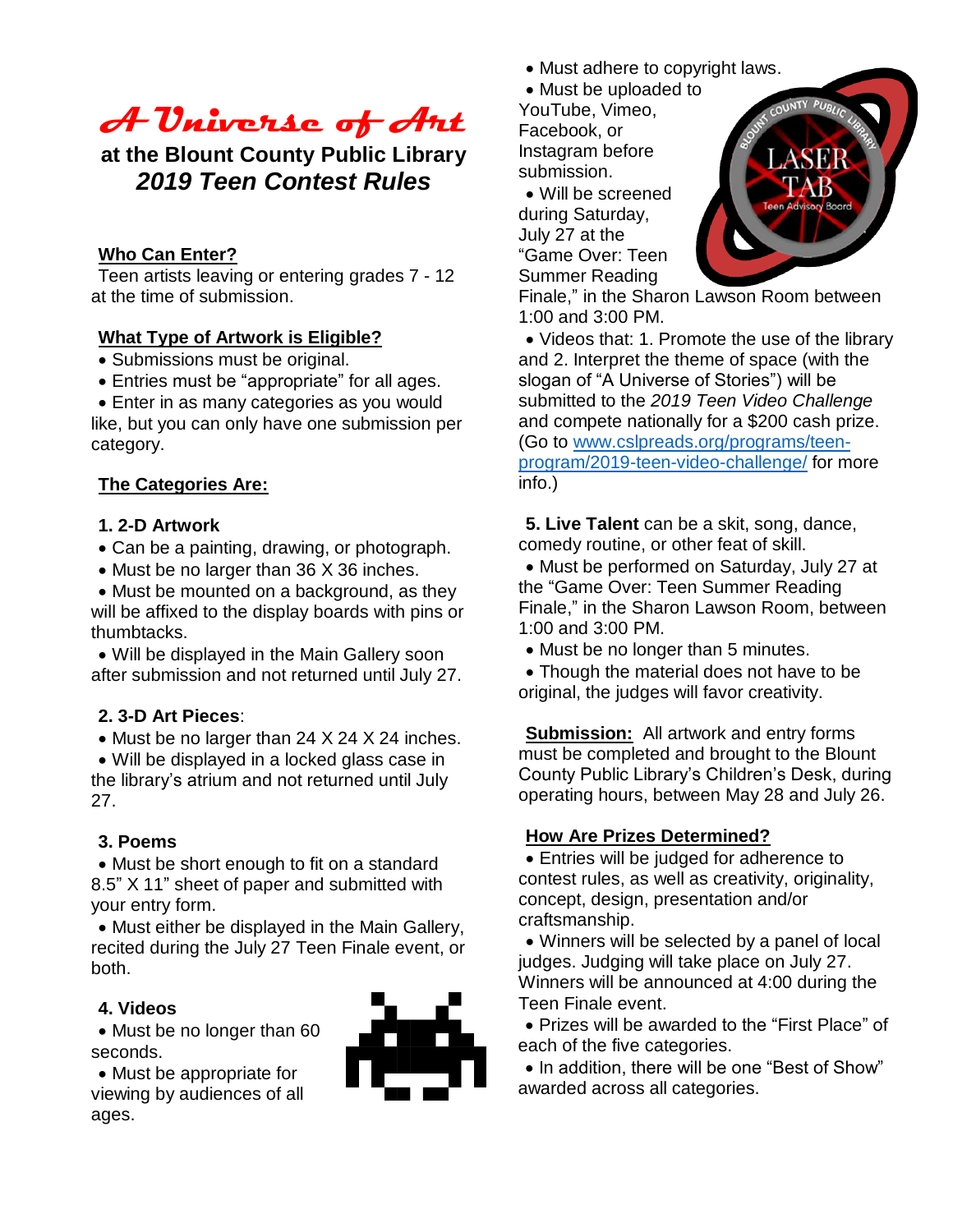## **A Universe of Art at the Blount County Public Library 2019 Teen Contest Entry Form**

| Name:                                                                                                                                                                                                                                                                                                                                                                                                                              |                |
|------------------------------------------------------------------------------------------------------------------------------------------------------------------------------------------------------------------------------------------------------------------------------------------------------------------------------------------------------------------------------------------------------------------------------------|----------------|
| Grade: $\frac{1}{\sqrt{1-\frac{1}{2}}\cdot\sqrt{1-\frac{1}{2}}\cdot\sqrt{1-\frac{1}{2}}\cdot\sqrt{1-\frac{1}{2}}\cdot\sqrt{1-\frac{1}{2}}\cdot\sqrt{1-\frac{1}{2}}\cdot\sqrt{1-\frac{1}{2}}\cdot\sqrt{1-\frac{1}{2}}\cdot\sqrt{1-\frac{1}{2}}\cdot\sqrt{1-\frac{1}{2}}\cdot\sqrt{1-\frac{1}{2}}\cdot\sqrt{1-\frac{1}{2}}\cdot\sqrt{1-\frac{1}{2}}\cdot\sqrt{1-\frac{1}{2}}\cdot\sqrt{1-\frac{1}{2}}\cdot\sqrt{1-\frac{1}{2}}\cdot$ |                |
| Age: $\_\_$                                                                                                                                                                                                                                                                                                                                                                                                                        |                |
|                                                                                                                                                                                                                                                                                                                                                                                                                                    |                |
|                                                                                                                                                                                                                                                                                                                                                                                                                                    |                |
| What type of art? (circle only one)                                                                                                                                                                                                                                                                                                                                                                                                |                |
| 1. 2-D: Painting, Drawing, or Photograph                                                                                                                                                                                                                                                                                                                                                                                           |                |
| 2. 3-D: Sculpture or Diorama                                                                                                                                                                                                                                                                                                                                                                                                       | 4. Video       |
| 3. Poem                                                                                                                                                                                                                                                                                                                                                                                                                            | 5. Live Talent |
| <b>Artwork title:</b><br>If this is a poem, how would you like it presented? (circle)                                                                                                                                                                                                                                                                                                                                              |                |
| 1. Displayed in the Main Gallery                                                                                                                                                                                                                                                                                                                                                                                                   | 3. Both        |
| 2. Recited (by you) at the Teen Summer<br>Finale (July 27)                                                                                                                                                                                                                                                                                                                                                                         |                |
| If it's a video, what's the link address?                                                                                                                                                                                                                                                                                                                                                                                          |                |
| If it's a video, will this qualify for the national 2019 Teen Video Challenge? (circle)                                                                                                                                                                                                                                                                                                                                            |                |
| Yes                                                                                                                                                                                                                                                                                                                                                                                                                                | No             |
| I affirm that this submitted work is my original work and was created only by me.                                                                                                                                                                                                                                                                                                                                                  |                |

\_\_\_\_\_\_\_\_\_\_\_\_\_\_\_\_\_\_\_\_\_\_\_\_\_\_\_\_\_\_\_\_\_\_\_\_\_\_\_\_\_\_\_\_\_\_\_\_\_\_\_\_\_\_\_\_\_\_\_\_\_\_\_\_\_\_ *Signature of Artist* 

Date \_\_\_\_\_\_\_\_\_\_\_\_\_\_\_